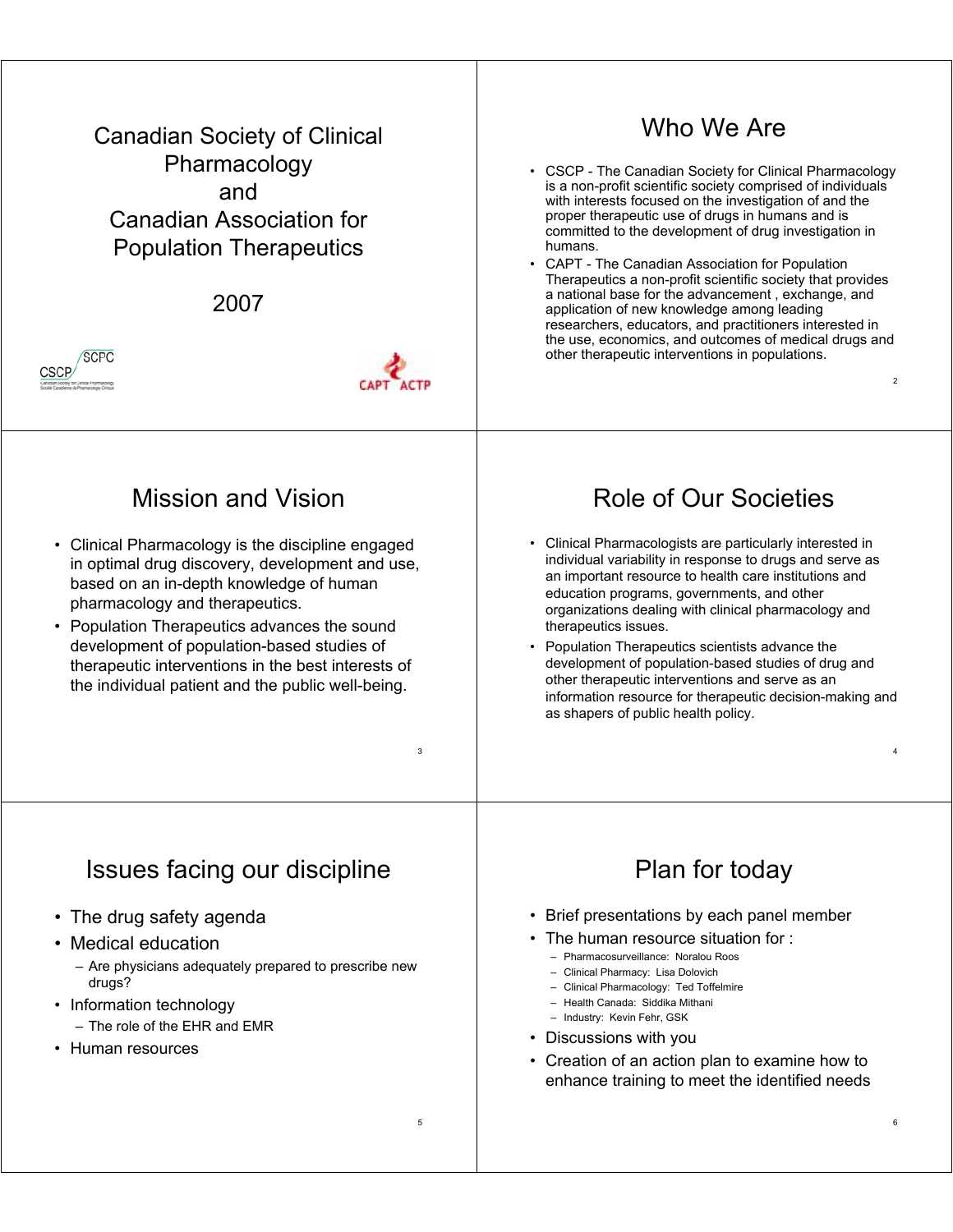

## CIHR DISCONTINUES MID-CAREER AWARDS

# Awards Ending

# Quebec

| Ontario            | 5-yr CIHR Senior Investigator  | 2005 |
|--------------------|--------------------------------|------|
|                    | 5-yr CIHR Senior Investigator  | 2005 |
|                    | 8-yr hospital career award     | 2004 |
| Quebec             | 5-yr CIHR Senior Investigator  | 2006 |
| <b>Nova Scotia</b> | 7-yr CHSRF Senior Investigator | 2007 |
| BC.                | 7-yr hospital career award     | 2004 |
|                    | 5-yr MSFHR Senior Investigator | 2006 |
|                    |                                |      |





### Pharmacy Human Resources

Lisa Dolovich BSc Phm PharmD MSc

### Pharmacy: Current Situation

- Approximately 30,000 licensed pharmacists in Canada Blueprint, 2007
- Third-largest segment of health care professionals in Canada Blueprint, 2007
- Approximately 90 pharmacists per 100,000 population Global pharmacy Workforce and Migration Report
- 70% work in community pharmacies, 15% in hospitals, 15% academia, industry, government and other areas Blueprint 2007

#### **Salaries:**

- Average hospital staff pharmacist salary, \$64,820 to \$77,969 2005-2006 Hospital Pharmacy in Canada
- (increase of about \$5,000 over 2005) Trends and Insights 200 $_{\stackrel{1}{10}}$ • Average community pharmacist salary is approx \$80,000

# Pharmacist: evolving role

- Shift more attention to patient-centred, outcomesfocused care to optimize the safe and effective use of medications.
- Pharmacists will spend more time managing drug therapy in collaboration with patients, caregivers, physicians, and other providers.
- Pharmacists will have greater responsibility for prescribing decisions and monitoring drug therapy outcomes.
- Pharmacists will have greater authority to prescribe (e.g. initiate and modify drug therapy), to order and perform tests and have access to relevant patient information.
- Pharmacists will play a prominent role in health promotion, disease prevention, and chronic disease



9

### Pharmacy Human Resources: Needs

#### **Shortage for current roles:**

- Hospital pharmacist position vacancy rate is 13.3% (2005-2006 Hospital Pharmacy in Canada)
- 48% of community pharmacists and 42% of community pharmacy owners / managers state there is a shortage in pharmacy where they work (Trends and Insights 2006)

#### **Needs related to current and evolving roles**

- Clear description of new pharmacist roles, responsibilities to make projections
- Understanding of factors determining pharmacist job satisfaction
- Recruitment and retention issues
- Roles, responsibilities and competencies for pharmacy technicians
- management.<br>The management of the state of the state of the state of the state of the state of the state of the state of the state of the state of the state of the state of the state of the state of the state of the state graduates

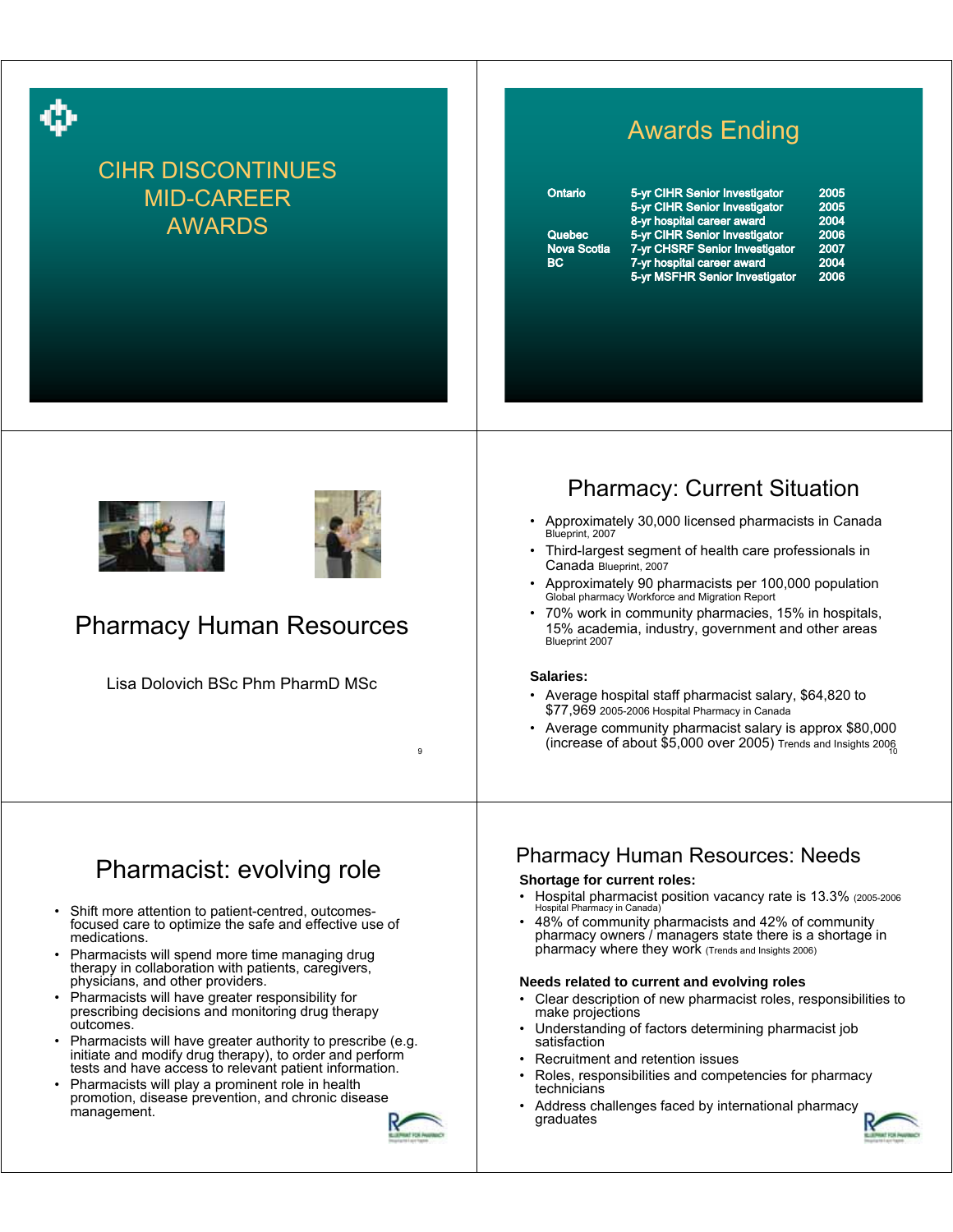#### Pharmacy Human Resources: other Pharmacy Human Resources: Training changes, recent initiatives • Promote and increase intra professional and inter professional approaches **Changes in other areas needed to support HR including:** Identity and apply evidence for improving the effectiveness and efficiency of education including CPD • Ensuring financial viability • Incorporate management, leadership and change • Addressing legislation, regulation and liability management skills **Recent initiatives** • Increase quality of experiential training • Moving Forward Pharmacy Human Resources project • Develop and secure sufficient number of training sites and • CIHI database preceptors – National supply-based database and reporting System • Incorporate bridging programs for IPGs – January 2005 to December 2007 – Fields include type of employment, age gender, education province • Accredited CPD and practice support programs for pharmacists seeking to implement new services, specialty • Blueprint for Pharmacy practices or practice models – A strategic action plan for the pharmacy profession to strengthen its alignment with the health care needs of Canadians and to respond to the stresses on the health care system. • Encourage life long learning skills Pharmacy technicians – Pharmacists and pharmacy organizations are working to articulate a – define skills and competencies common vision and implement a coordinated plan of action. – accreditation system for training programs 13 14 – certification In 2007, how many MD Clinical Pharmacologists are there in Canada? Human Resource Issues in Clinical Pharmacology RCPSC knows of 30 (certificants  $=$  since 1991) CSCP knows of 17 of these (57%) CSCP knows of 91 total  $(+13 = 104)$ 20 received primary certificate before 1975 Ted Toffelmire, MDCM, FRCPC CSCP knows of 51 non-MD Clinical Chair, RCPSC Specialty Committee Pharmacologists for Clinical Pharmacology ■ ≈155 CP positions OCCUPIED in Canada (%FTE?) 15 CSCP, 29 May 2007, Halifax 16 Canadian Clinical Pharmacologists' Basic Kinetics of Clinical Entry Stream (1991 – 2006) **Pharmacologists Internal Formulation** <sup>≈</sup> Training Esop **Medicine B** Jejunum **Pediatrics Absorption** <sup>≈</sup> Employment **D** lieum Distribution <sup>≈</sup> Distribution **Anesthesia** ■ Flux between » Flux between **Emergency Medicine** compartments departments **Psychiatry** <sup>≈</sup> Career focus Modifications **Other MD Elimination** <sup>≈</sup> Retirement **non-MD** from CP 17 18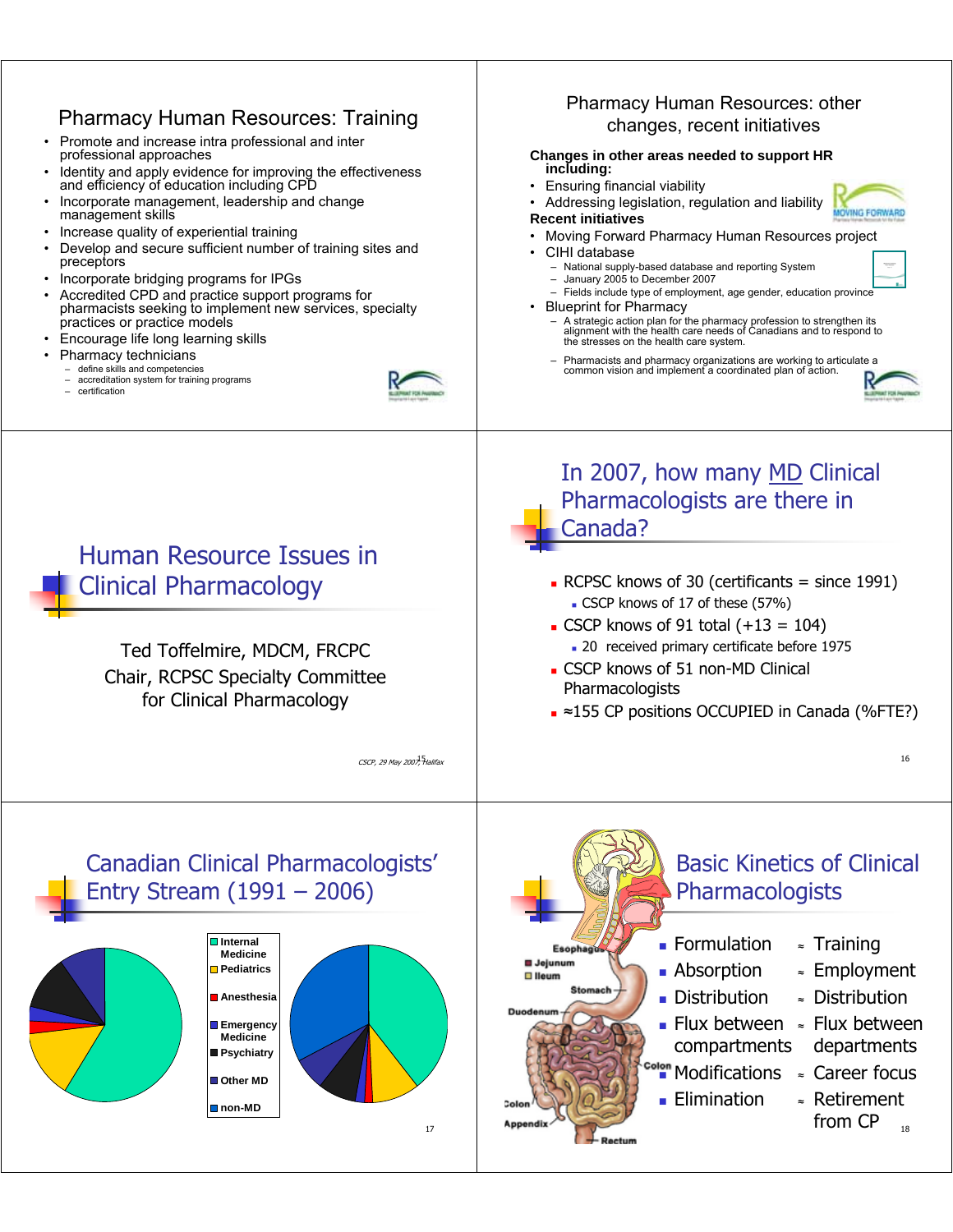

### SUMMARY: Basic Kinetics of Clinical Pharmacologists in Canada

| <b>Finish Training</b>      | $\approx$ 4 / yr (57% of C <sub>0</sub> ) |
|-----------------------------|-------------------------------------------|
| Employment                  | $K_a \approx 1.5 / yr$                    |
| <b>Distribution</b>         | $V_d \approx$ mostly academic             |
|                             | $C \approx 104$ (or 155)                  |
| Flux between departments    | low                                       |
| Career focus                | all areas                                 |
| Retirement from CP          | $Cl < 20$ in next 5 years?                |
| Mean $t_{1/2}$ (Clin Pharm) | $?16$ years<br>20                         |
|                             |                                           |





#### **Functions of Reviewers**

Functions performed by reviewers of human therapeutic products involves a combination of:

- in depth scientific assessment;
- risk management; and
- communication of biomedical safety, efficacy and quality date regarding drugs or medical devices for human use.

**Veterinary Drugs Directorate** 

Canada

### • gather, collates, integrates and summarizes information from disparate unorganized sources for the purpose of issue definition relevant to safety and efficacy of drugs • application of appropriate knowledge of international requirements and their influence/impact on Canadian regulatory process • appropriate framing of issues for evaluation after undertaking appropriate data collection and related analysis

h Rainte<br>An Canada

**Veterinary Drugs Directorate** 

Canadä<sup>®</sup>

3

### **Scientific and regulatory contexts Critical thinking and evaluation skills**

- identify strengths and weaknesses in data (methodology, statistical analysis, interpretation, conclusions)
- identify gaps in available knowledge, validity of conclusions
- use inductive and deductive reasoning, appropriate analysis as well as judgement (in a regulatory context) on available and/or unavailable data to make meaningful inferences or draw new insights
- qualitative and quantitative analysis ; comparative risk/benefit analysis of relevant therapeutic product options in a regulatory context

4Canada